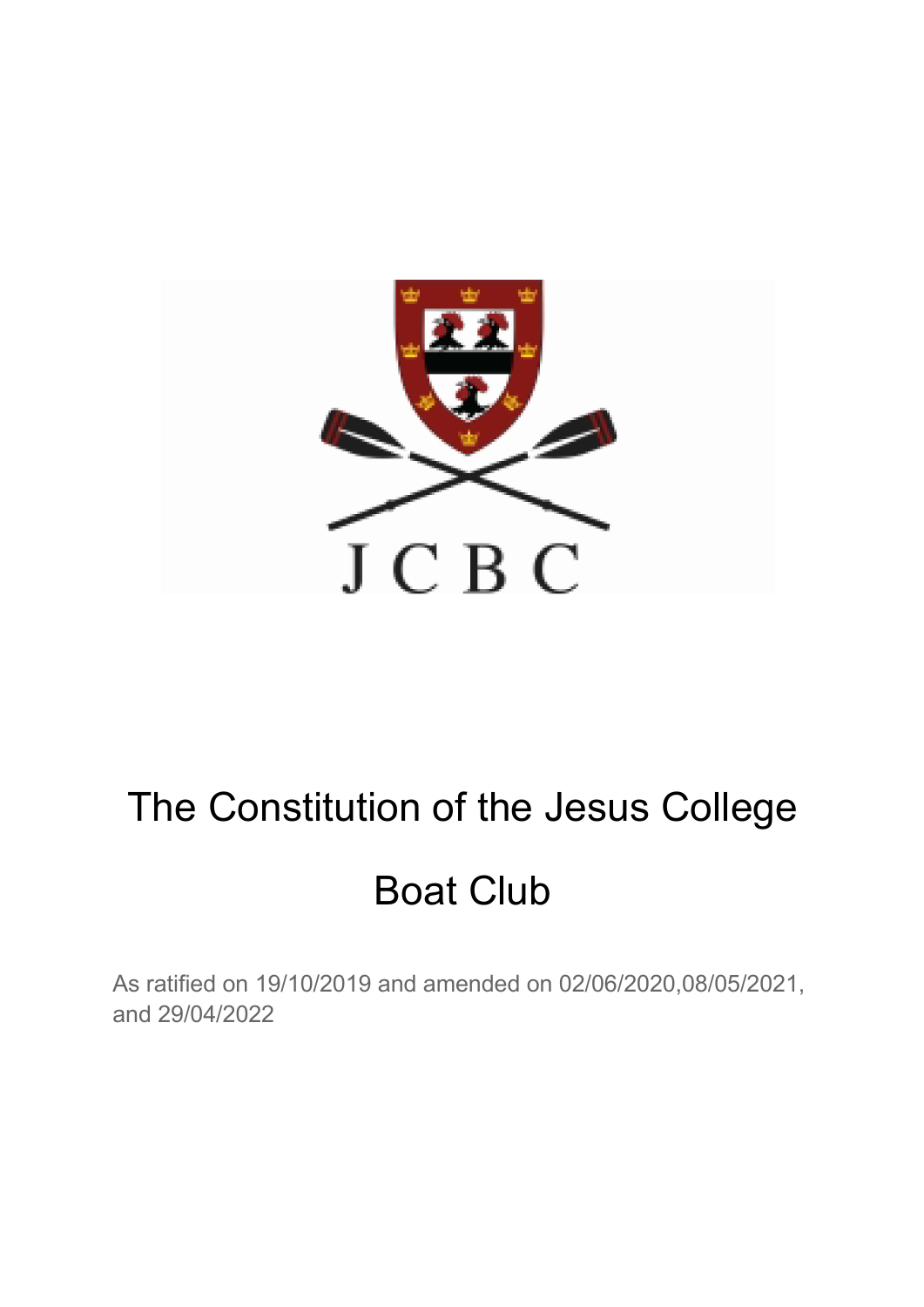## Part I: General

- 1. This is the Constitution of Jesus College Boat Club (hereinafter known as 'the Club').
- 2. The Club shall serve as the rowing club of Jesus College, Cambridge (hereinafter known as 'the College').
- 3. The Club shall be affiliated to the Cambridge University Combined Boat Clubs (hereinafter known as 'the CUCBC') and British Rowing (hereinafter known as 'BR').
- 4. All rules, regulations, and other requirements of the CUCBC and BR shall be followed by the Club and its Members.
- 5. The objectives of the Club are:
	- a. To promote and provide opportunities for participation in the sport of rowing for the student body of the College
	- b. To represent, and maximise the success of the College in rowing competitions. Particular regard should be paid to the CUCBC Lent and May Bumping Races, and The Fairbairn Cup.

## Part II: Officers and committee

- 1. The Officers of the Club shall be: a President; a Men's Captain; a Women's Captain; a Men's Vice-Captain; a Women's Vice-Captain; a Treasurer; a Fairbairns Secretary; Secretary; Men's Lower Boats Captain(s); Women's Lower Boats Captain(s); Webmaster(s); Social secretary/ies; Coxing Captain; Welfare Officer(s); a Boatperson; Fundraising Officer(s); a Safety Officer; and a Senior Treasurer.
- 2. The Senior Officers shall be: the President, the Women's Captain; the Men's Captain; the Coxing Captain; the Women's Vice-Captain; the Men's Vice-Captain; the Treasurer; and the Secretary.
- 3. With the exception of the President, no Senior Officer may hold a second Office of the Club. The President may hold up to one other Office.
- 4. Each Senior Office will be held by one person. The other Offices may be held by any number of people.
- 5. The Senior Treasurer and Boatperson shall be appointed by the College. Other Officers shall be elected in accordance with Part V.
- 6. When multiple persons are elected to the same Office, they will each be Officers of the Club in their own right.
- 7. The Committee of the Club (hereinafter known as 'the Committee') shall consist of the Officers of the Club with the exception of the Senior Treasurer and the Boatperson.
- 8. The term of office of the Senior Treasurer and the Boatperson shall be decided by the College.
- 9. The normal term of office of all other Officers shall conclude at 23:59 on the final day of competition at Henley Royal Regatta, or at 23:59 on the 31st July, whichever is earlier in each year. At this moment the newly elected Officers shall take over.
- 10. The President shall have first refusal of the Captain of Boats room at the College. If they do not wish to take up the room they must offer it to the Men's and Women's Captains. If the President and neither Captain wishes to take up the room, the President may offer it to other Officer(s) at their discretion.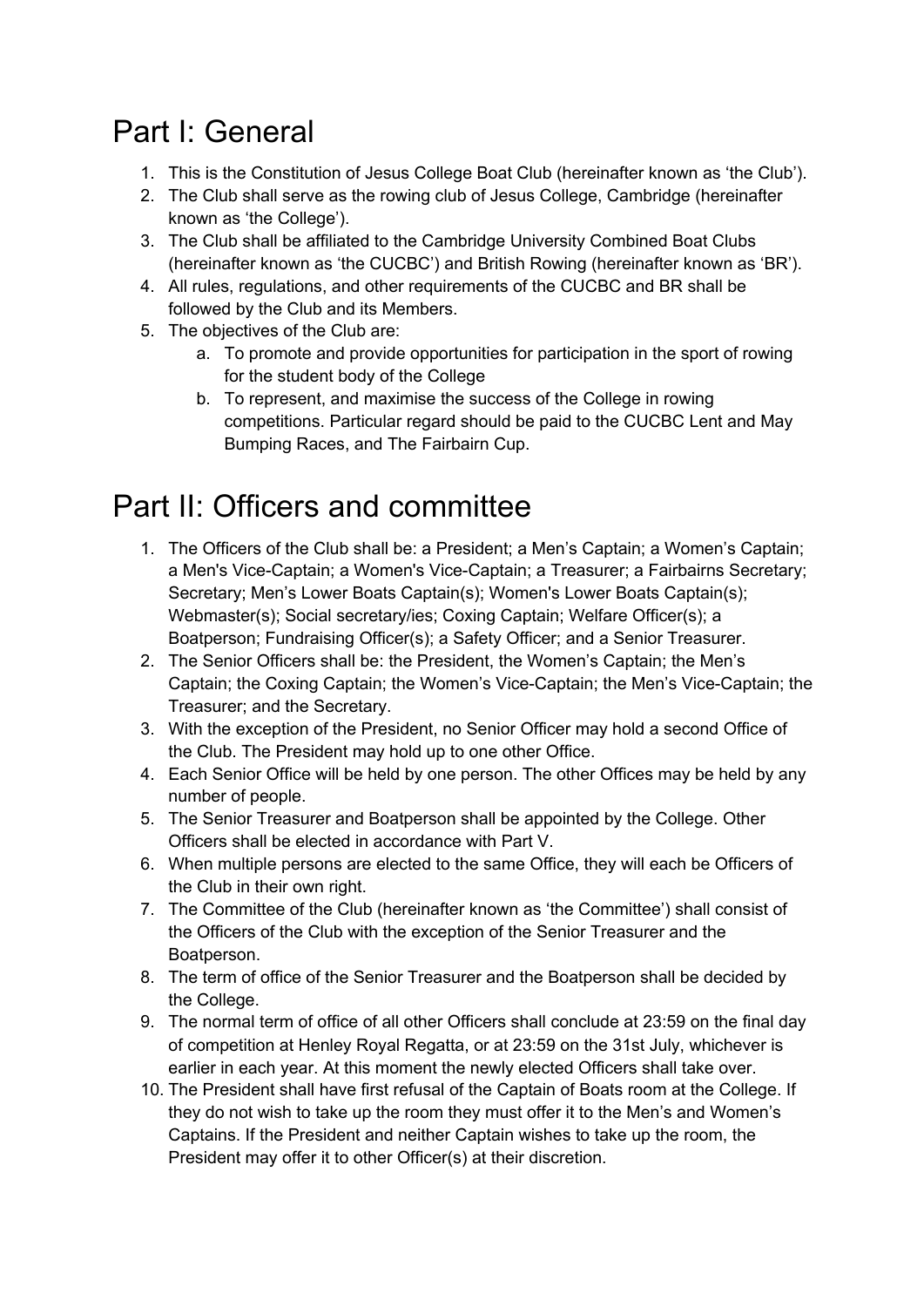- 11. There may be up to three co-opted members of the Committee, who shall be treated as Officers of the Club except for the process for their appointment or election.
- 12. Co-opted Committee members may be appointed by a two-thirds majority vote of the Committee for a term not exceeding one year. The motion appointing such a member shall specify the length of their term, when the term starts, and the duties of the role.
- 13. A motion appointing a co-opted Committee member may, instead of naming a person to the role, specify that there will be an election to the role.

#### Part III: Membership

- 1. The Members of the Club are anyone who:
	- a. is eligible for one of the classes of membership as specified in Clause 3 of this Part;
	- b. has agreed to be bound by the Rules and Regulations of the Club, including, but not limited to, this Constitution, and a Code of Conduct which may be produced by the Committee;
	- c. has not been suspended or expelled from the Club;
	- d. has not been expelled from, or refused membership of, BR;
	- e. And has not resigned their membership of the Club.
- 2. A Member of the Club may resign their membership at any time giving one week's notice by writing to the Secretary.
- 3. The classes of membership are: Full Members, Honorary Members, Alumni Members, and Temporary Members.
	- a. Full Members: Eligibility is limited to members of the College *in statu pupillari*.
	- b. Honorary Members: Eligibility is limited to anyone who may represent the College in the CUCBC Bumping Races but is not eligible to be a Full Member; and anyone else who, having contributed significantly to the Club, has been invited by the President.
	- c. Alumni Members: Eligibility is limited to former Full Members who are no longer *in statu pupillari*.
	- d. Temporary Members: Eligibility is limited to anyone who has permission from a Senior Officer or the Boatperson to use or represent the Club on a timelimited basis.
- 4. Members will signify their acceptance of the Rules and Regulations of the Club by signing a form which may also contain relevant health and safety declarations, as advised by the Safety Officer. The Boatperson and/or Secretary shall keep these forms.
- 5. Members of the Club shall not be required to pay any entrance or subscription fee.
- 6. Members of the Club may use any facilities of the Club with permission of an Officer.

# Part IV: Duties of the Officers

- 1. All Officers must respect decisions of Committee Meetings and General Meetings, including any additional duties placed upon them by resolutions of said meetings.
- 2. The duties of the President shall be: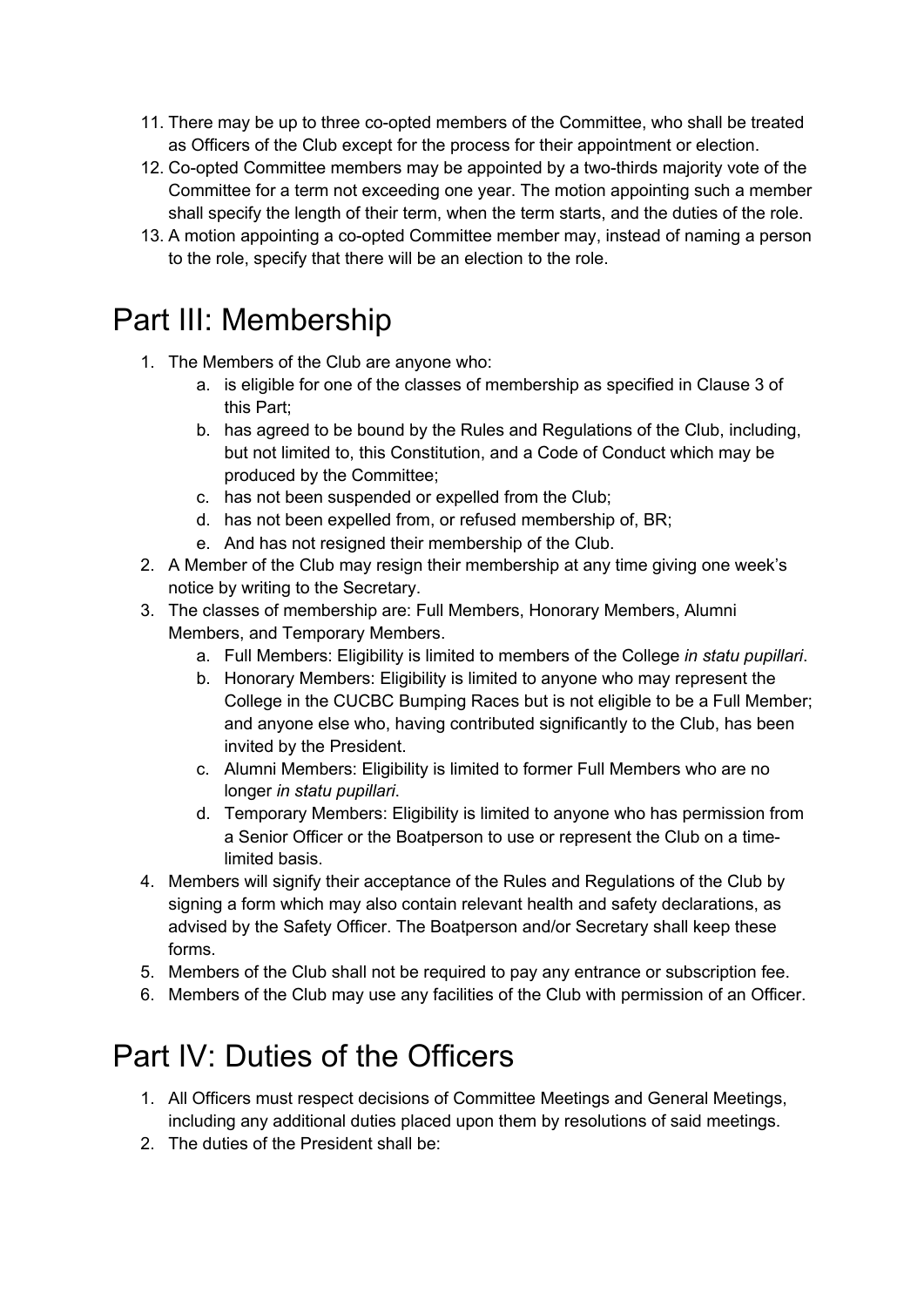- a. to have overall responsibility for the affairs of the Club that are not specific to either the Men's or Women's boats;
- b. to arbitrate and resolve disputes between Officers of the Club;
- c. to represent the Club to external bodies, including BR, the CUCBC, the College, the Jesus College Student's Union, and the Jesus College Boat Club Trust;
- d. and to deal with or delegate any other matters arising in the affairs of the Club which are not otherwise specified.
- 3. The duties of the Men's Captain shall be:
	- a. to have overall responsibility for the affairs of the Men's boats at the Club;
	- b. to be the final authority, taking into account the opinion of the Club's coaches, on selection decisions for the Men's boats;
	- c. to organise training and racing of the 1st Men's VIII;
	- d. and to represent the Club at the CUCBC Captains' Meetings.
- 4. The duties of the Women's Captain shall be:
	- a. to have overall responsibility for the affairs of the Women's boats at the Club;
	- b. to be the final authority, taking into account the opinion of the Club's coaches, on selection decisions for the Women's boats;
	- c. to organise training and racing of the 1st Women's VIII;
	- d. and to represent the Club at the CUCBC Captains' Meetings.
- 5. The duties of the Women's Vice-captain shall be:
	- a. to assist the Women's Captain;
	- b. to organise training and racing of the 2nd Women's VIII;
	- c. in coordination with the Women's Captain and any coaches, select the 2nd Women's VIII;
	- d. and, in coordination with the Men's Vice-captain, organise kit orders for Members of the Club.
- 6. The duties of the Men's Vice-captain shall be:
	- a. to assist the Men's Captain;
	- b. to organise training and racing of the 2nd Men's VIII;
	- c. in coordination with the Men's Captain and any coaches, select the 2nd Men's VIII;
	- d. and, in coordination with the Women's Vice-captain, organise kit orders for Members of the Club.
- 7. The duties of the Men's Lower Boat Captain(s) shall be:
	- a. to organise recruitment of novices, in coordination with the Women's Lower Boat Captains and the Social Secretaries;
	- b. to organise training and racing of the Men's novice boats during the Michaelmas term;
	- c. to organise training and racing of any Men's lower boats (that is, boats below the 2nd VIII) which exist.
- 8. The duties of the Women's Lower Boat Captain(s) shall be:
	- a. to organise recruitment of novices, in coordination with the Men's Lower Boat Captains and the Social Secretaries;
	- b. to organise training and racing of the Women's novice boats during the Michaelmas term;
	- c. And to organise training and racing of any Women's lower boats (that is, boats below the 2nd VIII) which exist.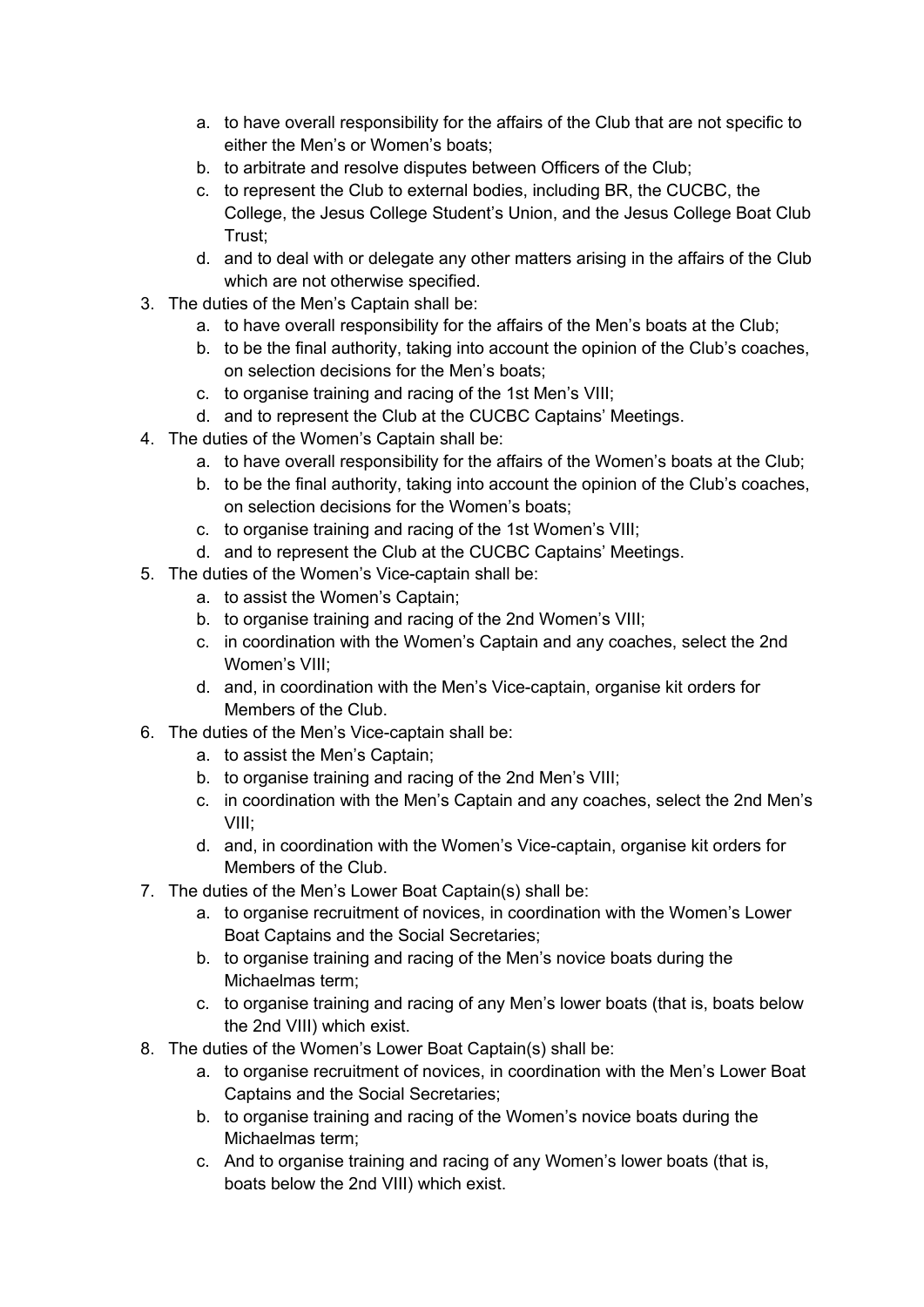- 9. The duties of the Treasurer shall be:
	- a. to have overall responsibility for the financial affairs of the Club;
	- b. to collect and distribute all monies belonging to the Club;
	- c. to keep proper records of all financial transactions of the Club;
	- d. and to present these accounts as required elsewhere in this Constitution;
- 10. The duties of the Secretary shall be:
	- a. to take minutes at Committee and General Meetings;
	- b. to organise termly Boat Club Dinners and the annual Buftie Hall, including notifying Alumni Members of these events;
	- c. to maintain the Club's records;
	- d. and to arrange race entries;
- 11. The duties of the Fairbairns Secretary shall be:
	- a. the organisation of the annual Fairbairns Races, including advertising, entries, safety, and any other matters arising in connection with the event;
	- b. to be the final authority in any disputes arising from the Fairbairns Races;
	- c. and to coordinate and promote activities for the Alumni Members of the Club.
- 12. The duties of the Webmaster shall be:
	- a. to maintain and update the Club's website;
	- b. to maintain and update the Club's social media presence;
	- c. And to ensure that the Club's mailing lists are correct.
- 13. The duties of the Coxing Captain shall be:
	- a. to arrange training for the Club's coxswains, both novice and senior;
	- b. to assist with the recruitment of coxswains;
	- c. to advise other Officers of the Club on any matters relating to coxing;
	- d. to take responsibility for the Club's coxing equipment, including cox boxes and life jackets;
	- e. and to represent the views of the Club's coxswains.
- 14. The duties of the Welfare Officer shall be:
	- a. to undergo training organised by the College in relation to their role;
	- b. to assist Members with any issues arising related to their welfare;
	- c. to advise Officers on matters relating to any person's welfare;
	- d. and to work with the Safety Officer to ensure that the Club fulfills its duty of care for its Members.
- 15. The duties of the Social Secretary/ies shall be:
	- a. to arrange social activities for Members of the Club.
- 16. The duties of the Fundraising Officer shall be:
	- a. to find and maintain income opportunities, including sponsorship;
	- b. to organise events and other activities that contribute to the Club's income.
- 17. The duties of the Boatperson shall be:
	- a. to maintain the equipment of the Club, including boats, oars, and the boathouse;
	- b. to act as head coach of the Club, and to advise on coaching for the Club, unless the Men's and/or Women's Captains decide otherwise;
	- c. and to act as Safety Officer of the Club, unless the Committee appoint another person to this position.
- 18. The duties of the Safety Officer shall be:
	- a. to understand the requirements of RowSafe, as published by BR;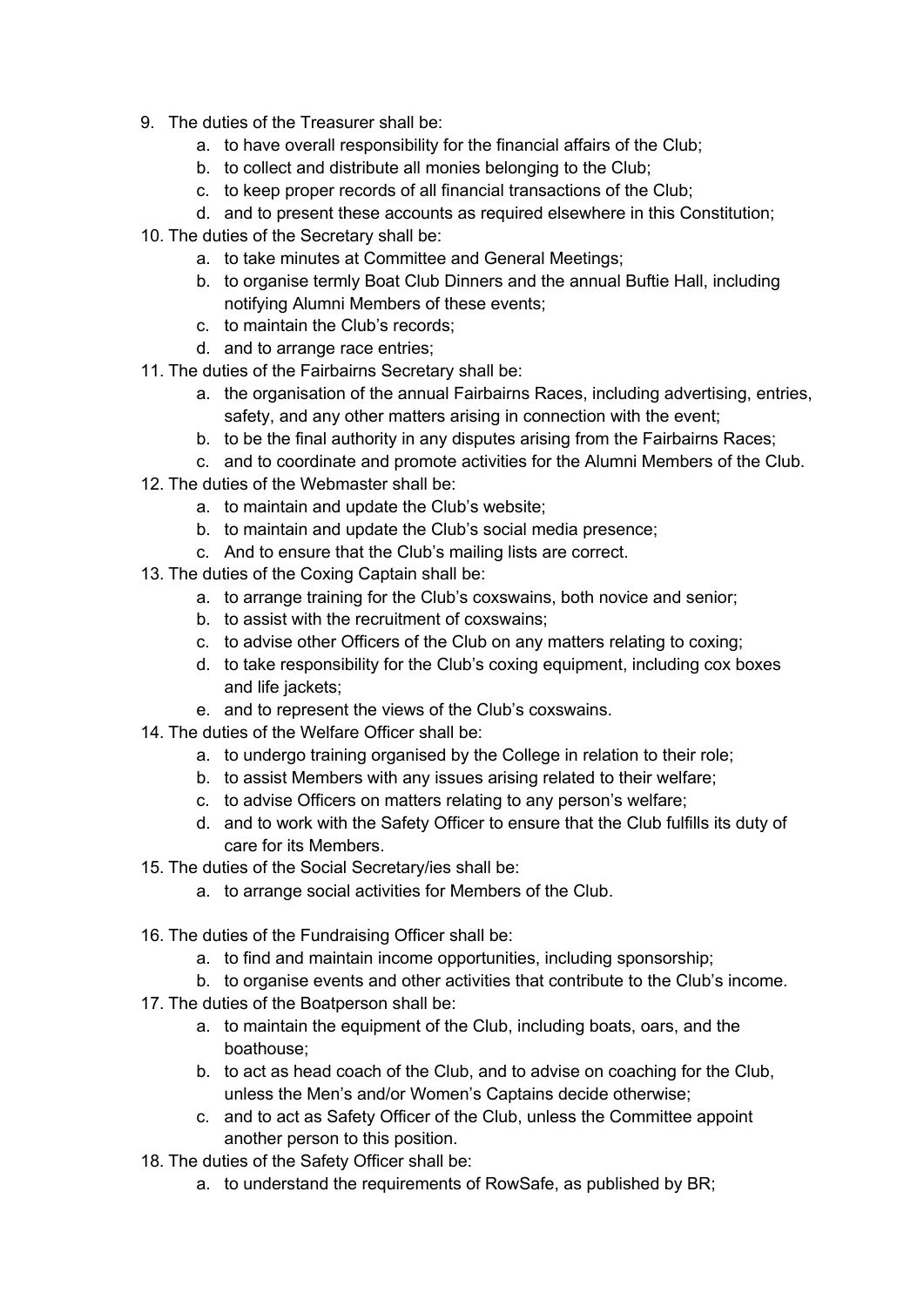- b. to fulfill the requirements placed upon the Safety Officer by the CUCBC;
- c. to take any action necessary to ensure that the Club complies with these documents, including the prominent display of relevant documents and information in the boathouse or other suitable location.
- 19. The duties of the Senior Treasurer shall be as defined by the College and/or the University of Cambridge.

# Part V: Election of Officers

- 1. The provisions of this part exclude the offices of Senior Treasurer and Boatperson.
- 2. The Returning Officer for the Annual Election of Officers, including for President, will be the current President, and the Deputy Returning Officer will be either the Men's or Women's Captain. The Returning Officer and the Deputy Returning Officer cannot be the same person. The Committee may vary this provision by vote, and will select between the Men's and Women's Captain in case of a dispute.
- 3. If the Returning Officer or the Deputy Returning Officer become a candidate for any Office, they will nominate a substitute to act as Returning Officer for election to that Office. This choice of person may be appealed by any three Full Members; such an appeal shall be heard by the Committee before the election takes place, and the Committee's decision shall be final.
- 4. The Annual Elections shall take place on the third weekend of Easter Full Term of the University of Cambridge. The Returning Officer shall select a date and time which is most convenient for Full Members.
- 5. Notice of elections must be published in the College's Boathouse and distributed to Full Members by the Returning Officer at least 10 days prior to the election. The notice must include:
	- a. the date and time of the election;
	- b. the place that the election will be held, which must be within the College or its Boathouse, and accessible to all Full Members;
	- c. invitation to submit nominations, and their form, place of delivery, to whom they should be delivered to, and their deadline (which shall be no earlier than 24 hours and no later than 12 hours before the time of the election);
	- d. who the Returning Officer and Deputy Returning Officer shall be;
	- e. and the arrangements for any hustings that will take place, including those which may take place at the same time as the election.
- 6. Any Member of the Club, who reasonably expects to be a Full Member for the full term of office, may be nominated for election to any Office. This includes current Officers who may stand for re-election and/or election to a different Office.
- 7. Nominations must include:
	- a. the name(s) and signature(s) of the candidate(s), indicating their consent;
	- b. the role for which they are being nominated for;
	- c. and the name and signature of a nominator and seconder, who must be Full Members of the Club.
- 8. For Offices which may be held by multiple people, a group may stand by submitting a single nomination listing all of their names. Individual nominees may also choose to stand as a group at any point before the vote for the Office occurs.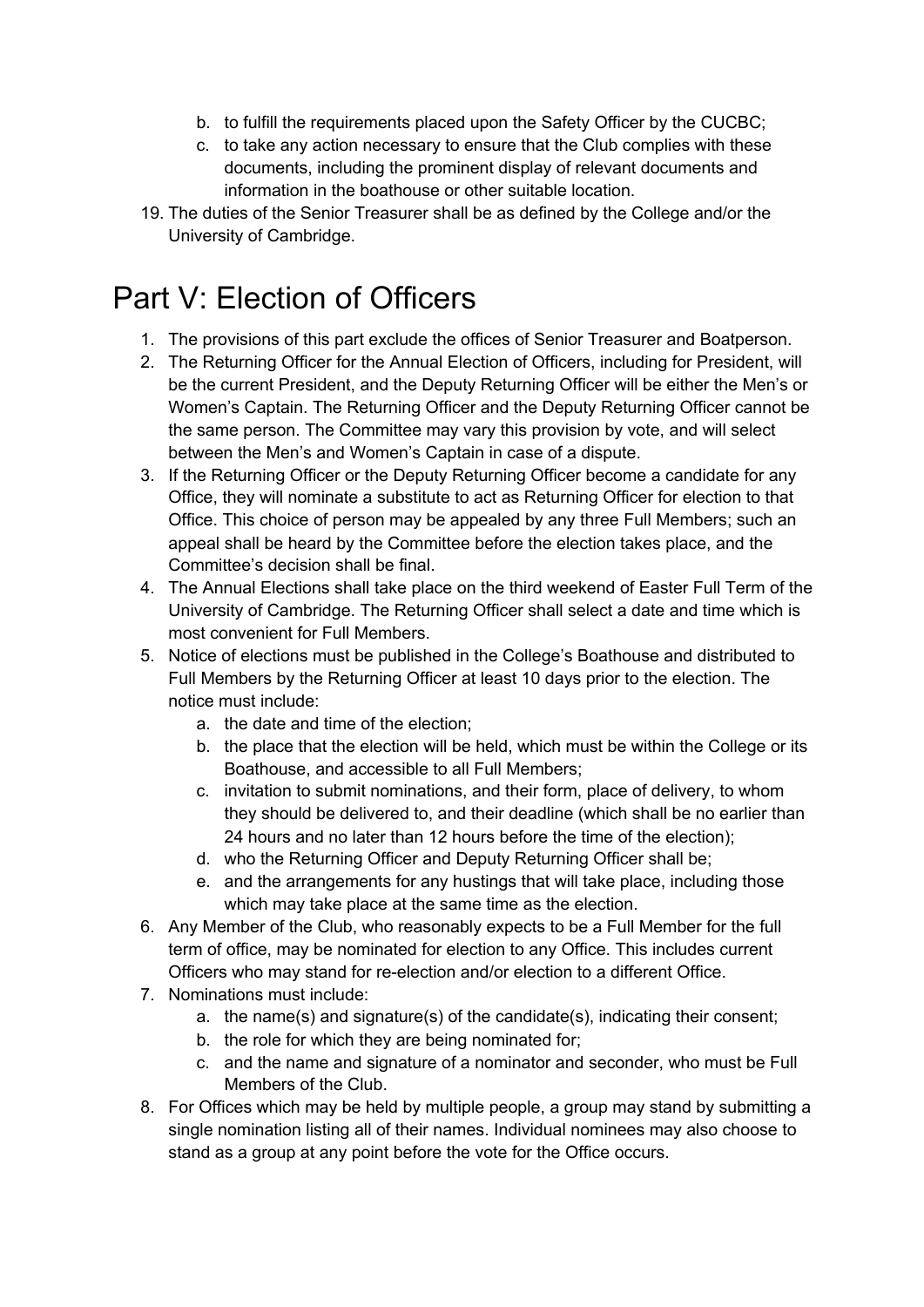- 9. A candidate may withdraw themselves at any time before the vote for the position for which they are a candidate.
- 10. At least 10 hours before the election, the Returning Officer shall distribute a list of candidates for each Office with their nominator and seconder..
- 11. If 10 hours before the election takes place any Office has no candidates, then nominations for said Office(s) shall be reopened by the Returning Officer. Nominations for these Offices will remain open until the start of the elections, and eligible candidates may submit themselves as candidates verbally to the Returning Officer without a nominator or seconder.
- 12. Full Members present at the election are entitled to vote, except that no person may vote in any election for which they are a candidate. Other Members may be present at the elections and participate in any hustings taking place but may not vote. No one else may be present without permission of the Returning Officer.
- 13. The procedure for voting shall be, for each Office, as follows.
	- a. The Returning Officer confirms the options available. These may consist of any number of candidates and/or groups of candidates. There will always be an option for re-open nominations ('RON'). At this time, candidates running individually may choose to form a group or join a group also running for the same Office.
	- b. Candidates for the Office being voted upon leave the room.
	- c. Everyone present, excluding the Returning Officer and Deputy Returning Officer are instructed to close their eyes. This is to ensure that voting remains anonymous. Any person attempting to violate this will have their vote voided, take no further part in the election, and may have further sanctions, up to and including possible expulsion from the Club, imposed upon them at the discretion of the Committee.
	- d. For each voting option the following will happen:
		- i. The Returning Officer will name the option.
		- ii. Full Members eligible to vote and wishing to vote for the option will raise their hands. No person may vote for more than one option.
		- iii. The Returning Officer and Deputy Returning Officer will independently count the number of votes.
	- e. Step (d) will be repeated until the Returning Officer and Deputy Returning Officer agree on the number of votes cast for each option.
	- f. If any one option receives a majority of the votes cast then they will be elected. If RON receives a majority of the votes cast then the provisions of clause 18 will apply.
	- g. Otherwise, the option which receives the fewest votes (or all options with the joint fewest votes) will be eliminated and steps (c)-(g) are repeated. If this eliminates all options then the provisions of clause 19 will apply.
	- h. Members will be invited to open their eyes, and candidates will be allowed into the room. The name of the person elected will be immediately announced by the Returning Officer.
- 14. In the case of a person elected to a Senior Office having already been elected or holding another Office(s) for the same term which is not President, they must immediately resign from the non-Senior Office(s).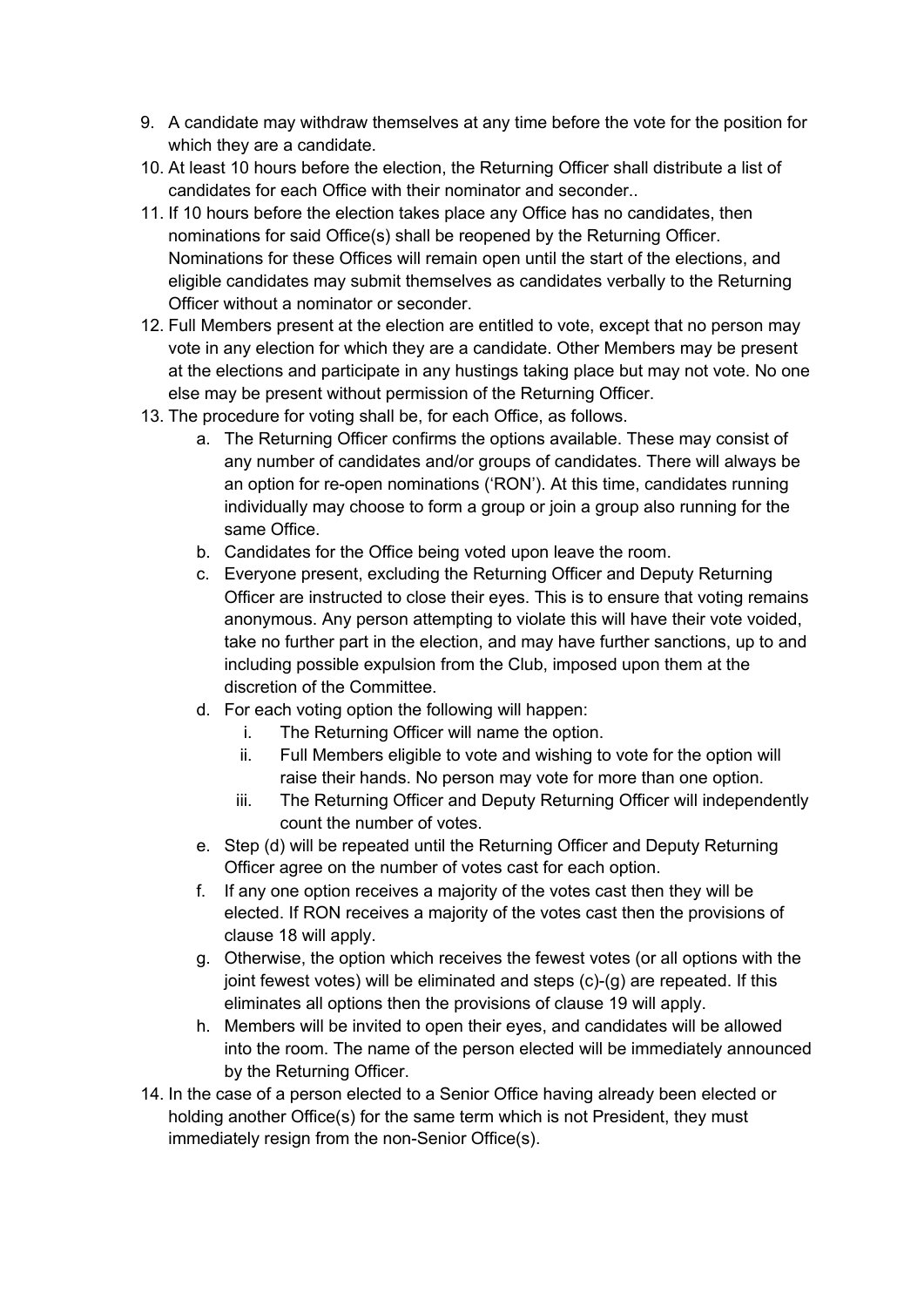- 15. In the case of a person elected to a Senior Office, they must immediately withdraw themselves as a candidate for all other Offices at the same election except for President.
- 16. A person elected to the Offices of Men's Vice-Captain; Women's Vice- Captain; Fairbairns Secretary; Men's Lower Boats Captain; Women's Lower Boats Captain; Webmaster; Social secretary; or Welfare Officer must immediately withdraw themselves as a candidate for President.
- 17. Voting for the President will occur immediately after all other votes using the same procedure as all other Offices
- 18. If there are no candidates for an Office or if RON is selected for an Office then a byelection will take place on the following weekend for that Office using the same procedure as the Annual Election. If there are still no candidate for an Office, then the newly-elected committee will decide how to proceed
- 19. If there is a tie between two candidates at the Annual Election or at a by-election the newly-elected committee will select between the two candidates at a Special Committee Meeting of the newly-elected committee, which should be held before they take office.
- 20. Members may not circulate any material, nor incur any expenditure, in connection with an election or by-election.
- 21. Complaints regarding the conduct of candidates should be made in writing to the Returning Officer who will investigate the complaint immediately and rule on any consequences, which may include disqualification of a candidate, before the election or by-election. Appeals of their decision will be to a Committee Meeting whose decision shall be final.
- 22. If any situation arises in connection with an election or by-election which is not dealt with in this Constitution then the Returning Officer, or in their absence the Deputy Returning Officer, shall have the power to take any reasonable action they deem necessary. Appeals of their decision will be to a Committee Meeting whose decision shall be final

### Part VI: Committee meetings

- 1. Decisions of the Committee, as required by this Constitution, or for any other reason, will only take place at a Committee meeting that fulfills its quorum.
- 2. Any Officer may call a Committee meeting during Full Term of the University of Cambridge by notifying the Committee of the meeting's location, date, and time with at least 48 hours notice. The location must be accessible by all members of the Committee.
- 3. In exceptional circumstances which require urgent action by the Committee, the President may call a Committee meeting without any timing or location restrictions.
- 4. A Committee meeting's Chair is the President, unless they delegate this duty.
- 5. Decisions of the Chair may be overruled by a vote of the Committee.
- 6. All Officers of the Club are entitled to attend all Committee meetings. The Chair may invite anyone else to attend and/or speak at some or all of any meeting.
- 7. The Chair of a meeting will designate a Committee member who will: take minutes; distribute them to all Officers of the Club within 48 hours of the conclusion of the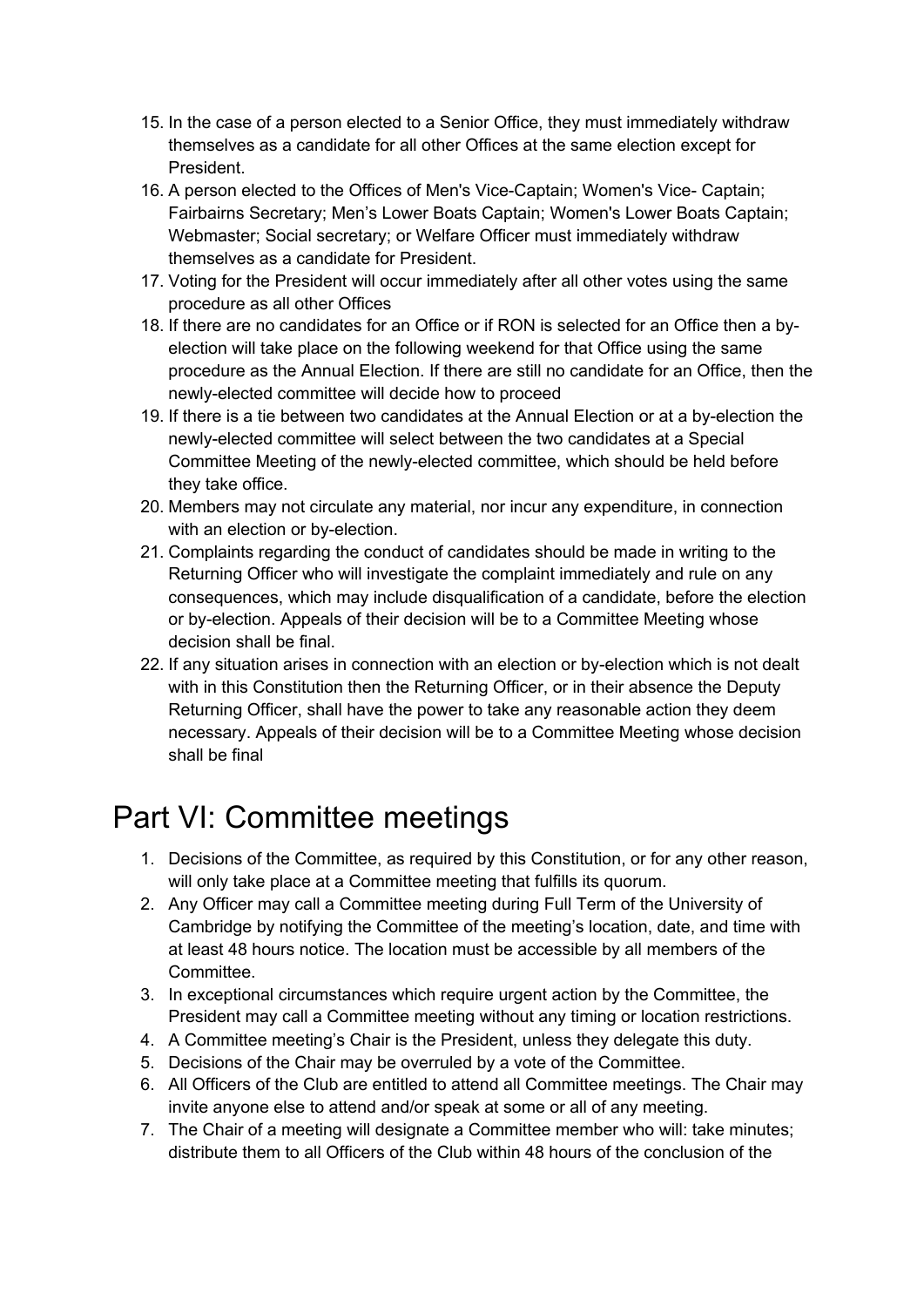meeting; and make the minutes available to all Members of the Club within one week of the conclusion of the meeting. This duty will normally be fulfilled by the Secretary.

- 8. The Chair may declare some or all of the meeting as Reserved. Minutes from the Reserved portions of any meeting will only be available to Officers of the Club.
- 9. At a minimum, the minutes of a Committee meeting will contain who was present at the meeting, the votes of each Committee member in all votes at the meeting, and the major arguments put forward within the meeting.
- 10. The Senior Officers will each have two votes, other Committee members will each have one vote. In the case of an Officer holding more than two Offices, they shall have only the votes of one of these Offices. In the case of multiple persons holding the same Office, each person shall have one vote.
- 11. A Committee meeting fulfills its quorum if Officers representing at least half of the votes of the Committee are present.
- 12. Decisions and votes of the Committee will, unless otherwise specified by this Constitution, be determined by a simple majority of votes cast.
- 13. Only Committee members present at a meeting may vote.
- 14. In the case of a tie, the Chair shall have a casting vote.
- 15. A motion requiring a two-thirds majority vote is passed if twice or more votes are received in favour of the motion than against it. There is no casting vote when a twothirds majority is required.
- 16. All votes will be by a show of hands unless the Chair decides that the vote will be by secret ballot. In the case of a secret ballot, the number of votes for each option will be recorded in the minutes.
- 17. Any Committee member may propose a motion or amendment to a motion, which they may then press to a vote following speeches by anyone present who wishes to speak.
- 18. The Chair may conclude the meeting or curtail speeches for the purposes of ensuring the meeting concludes in a timely fashion. Objections to this shall be put to a vote immediately without debate.
- 19. Any matter arising at a Committee meeting not provided for in this Constitution shall be dealt with by the meeting's Chair.

#### Part VII: General Meetings

- 1. A General Meeting shall only take place during Full Term of the University of Cambridge. If this requirement conflicts with another requirement in this Constitution, the President will choose which takes priority. The President must take into account the urgency of the reason for the General Meeting and the ability of Full Members to attend any meeting in making this decision.
- 2. A General Meeting shall be organised by the Secretary if any of the following occur.
	- a. The Secretary receiving a petition from at least 10 Full Members which includes a motion to be debated at the General Meeting. The meeting shall take place within 14 days of the petition being received unless the petition specifies a longer duration.
	- b. Any two Senior Officers, or any five Officers request one. The meeting shall take place within 14 days of the request being received unless the request specifies a longer duration.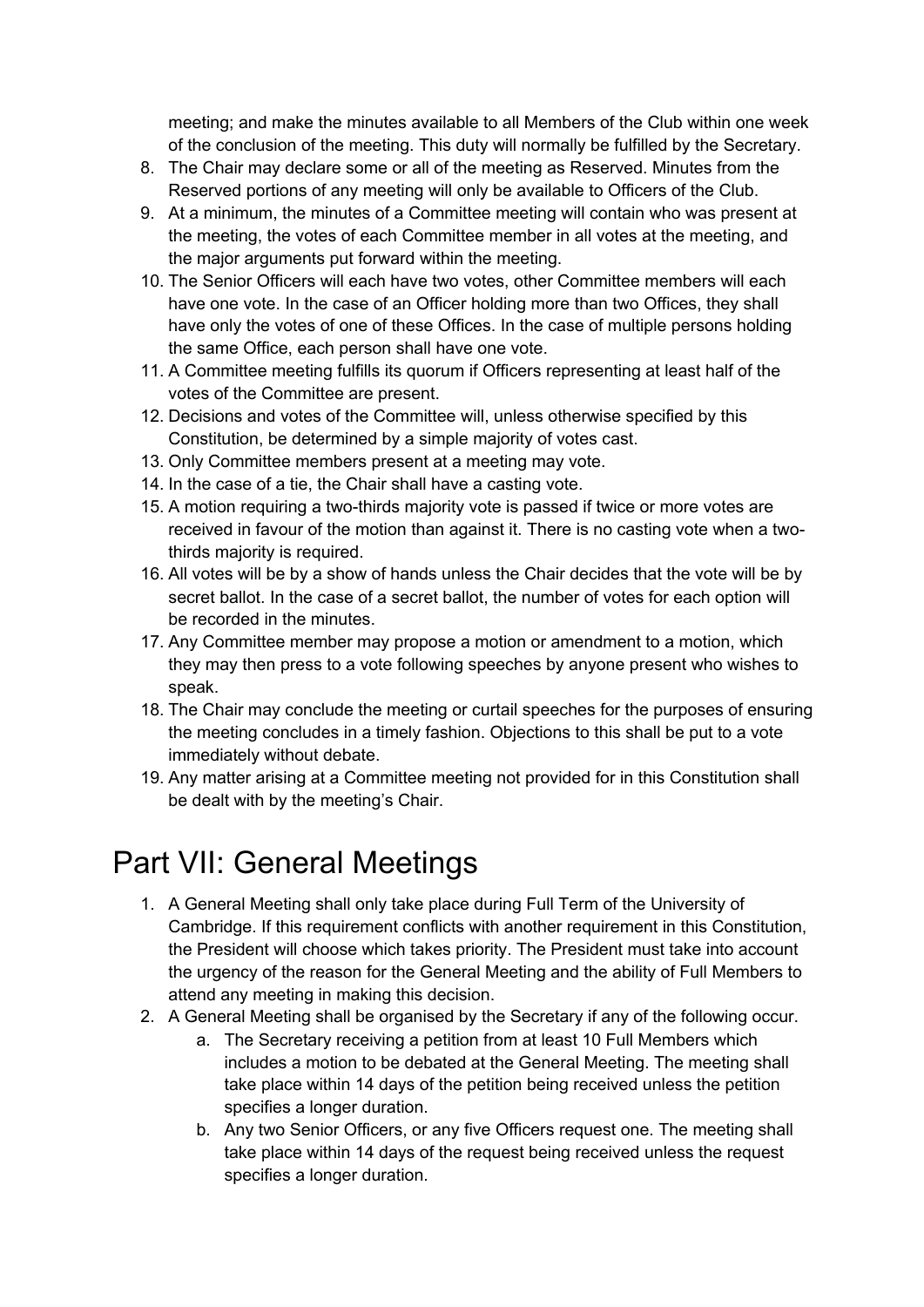- c. Any provision of this Constitution requires one.
- 3. At least 7 days notice shall be given to all Members of the Club of any General Meeting. This notice should specify the reason the meeting was called (including a copy of any petition received by the Secretary), its date, time, and location. The location shall be within the main site of the College or its Boathouse and accessible to all Members.
- 4. If the Secretary fails to comply with the above requirements, any other Officer may perform this duty. The person who sends the notice will hereinafter be known as the Notifier.
- 5. Any motion to be voted on at a General Meeting must be submitted to the Notifier at least 72 hours in advance of the meeting. Other motions, subject to permission of the meeting's Chair, may be debated, but may not be voted on at the meeting.
- 6. An agenda including all such motions to be debated will be sent by the Notifier at least 48 hours in advance of the meeting.
- 7. A General Meeting's Chair will be the President, who may delegate this duty. The Chair's decisions may be overruled by a vote of those present at the General Meeting.
- 8. A General Meeting fulfills its quorum if either of the following conditions are met:
	- a. 15 Members of the Club are in attendance.
	- b. At least 50% of Full Members who have both represented the Club within the last 6 months and are still Full Members are in attendance.
- 9. A General Meeting which does not fulfill its quorum may be postponed by up to 30 minutes by its Char. If the quorum is still not fulfilled then the General Meeting will be dissolved.
- 10. The Chair of a meeting will designate an attendee who will take minutes and distribute them to all Members of the Club within 48 hours of the conclusion of the meeting. This duty will normally be fulfilled by the Secretary.
- 11. At a minimum, the minutes will contain the number of votes for each option voted on and the major arguments for and against each item voted on at the meeting.
- 12. Any Member of the Club who is present may vote at a General Meeting, and each Member will have one vote.
- 13. The Chair may curtail speeches for the purposes of ensuring the meeting concludes in good time. Objections to this shall be put to a vote immediately without debate.
- 14. All items on the agenda, which are not withdrawn by their proposer, must be voted on before the meeting can be concluded.
- 15. Any Member present at a General Meeting may put forward, and press to a vote, an amendment to a motion, unless the Chair rules an amendment is not made in good faith.
- 16. Any matter arising at a Committee meeting not provided for in this Constitution shall be dealt at the Chair's discretion.

# Part VIII: Resignation, and removal of Officers

- 1. Any Officer may be removed from their Office by a vote of no-confidence passed by the Committee with a two-thirds majority.
- 2. In the case of an Officer holding multiple Offices, a separate vote of no-confidence is required for each Office.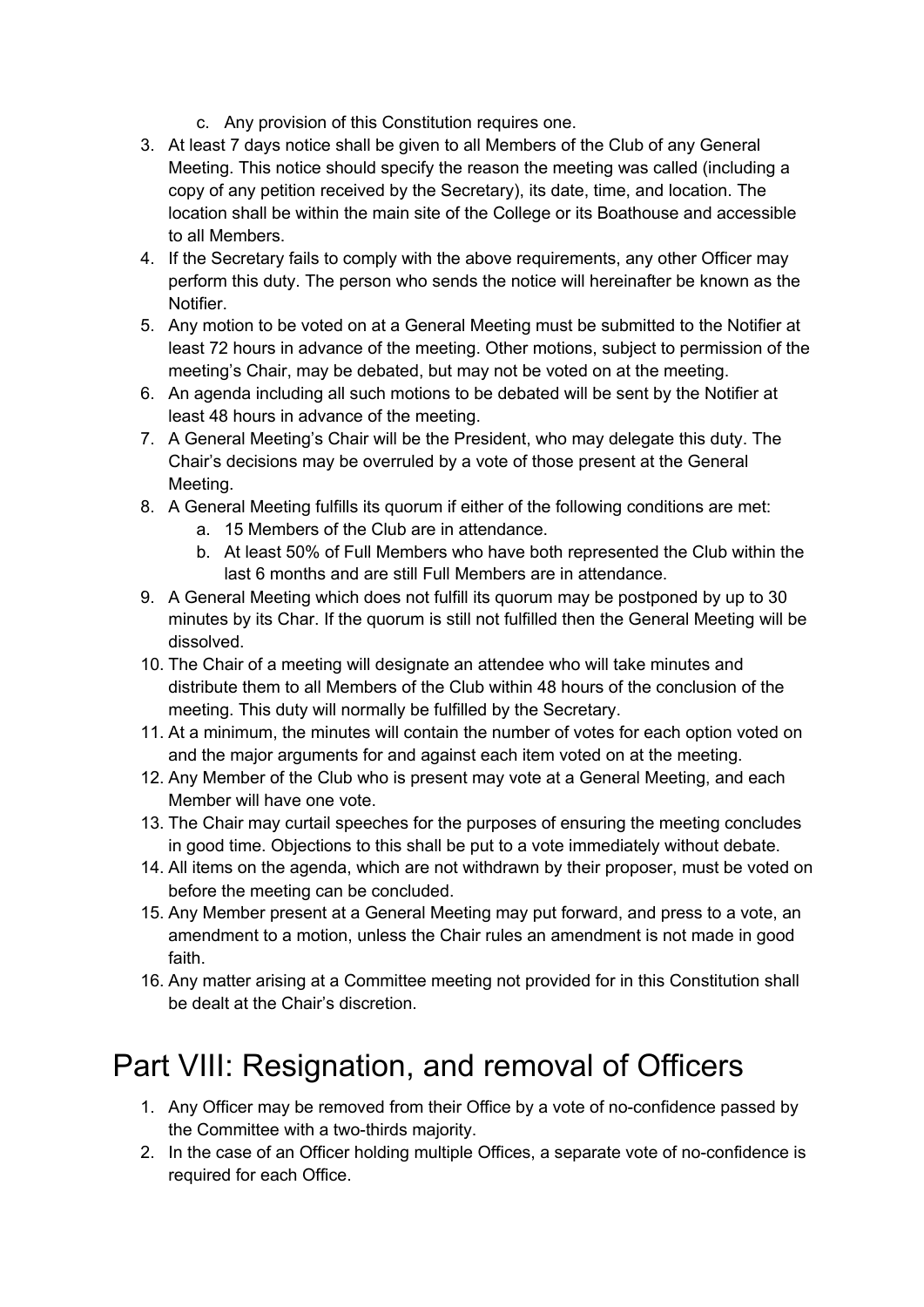- 3. Such a vote will take effect immediately and the person removed must be notified as quickly as reasonably possible by the Chair of the meeting at which the vote occurs
- 4. Anyone removed from their Office may subsequently have that dismissal revoked by calling a General Meeting, wherein they receive a 'confidence vote', passed by a majority of those Members present and voting on the issue.
- 5. An Officer may resign by giving written notice to the President.

### Part IX: Absence and vacation of Offices

- 1. An Office will be considered vacant if the Officer resigns, is removed from their post, or ceases to be a Member of the Club.
- 2. A vacant Office shall be fulfilled by means of a by-election, unless the vacancy occurs less than 21 days from the next Annual Election in which case it shall remain vacant until the election.
- 3. By-elections will be held electronically if the Office becomes vacant: outside of Full Term of the University of Cambridge and more than 21 days from another term starting; or within 7 days of the end of Full Term. Otherwise, a by-election will be held on the earliest possible date within Full term provided that at least 7 days notice of the by-election is given and it occurs on a weekend. The procedure shall be the same as an Annual Election, except where the Returning Officer decides it necessary to vary the procedure.
- 4. Electronic by-elections shall follow the same procedure as a by-election except that:
	- a. Nominations will not require a nominator or seconder and will be open for at least 14 days. Submission will be by e-mail to the Returning Officer and any other method that the Returning Officer deems suitable.
	- b. Voting will be performed online in a manner to be determined by the Returning Officer.
	- c. A period of at least 7 days is given during which voting can occur. Manifestos of candidate(s) standing, and instructions for voting, will be distributed by the Returning Officer to Full Members before the start of this period.
	- d. The Returning Officer will make suitable provisions to verify that only eligible Members are voting and there is no double-voting.
	- e. In the case of technical issues or any Member eligible to vote being unable to do so, the Returning Officer may make any reasonable provisions, including extending the period of time voting is open for, provided that the fairness of the by-election is not affected.
- 5. Officers elected in a by-election will serve until the end of the term of the Officer which they have replaced.
- 6. An Officer will be considered unable to perform a duty if, when required to perform said duty, any of the following apply: the Office is vacant for any reason; the Officer is unwilling to perform such a duty; or the Officer cannot perform the duty for any reason, including, but not limited to, illness, injury, and death.
- 7. If an Officer who is not the President is unable to perform a duty then the President shall decide who shall perform the duty.
- 8. In the case of the President being unable to perform a duty, including the duty specified by the previous clause, the Officer on the first line in the following list who is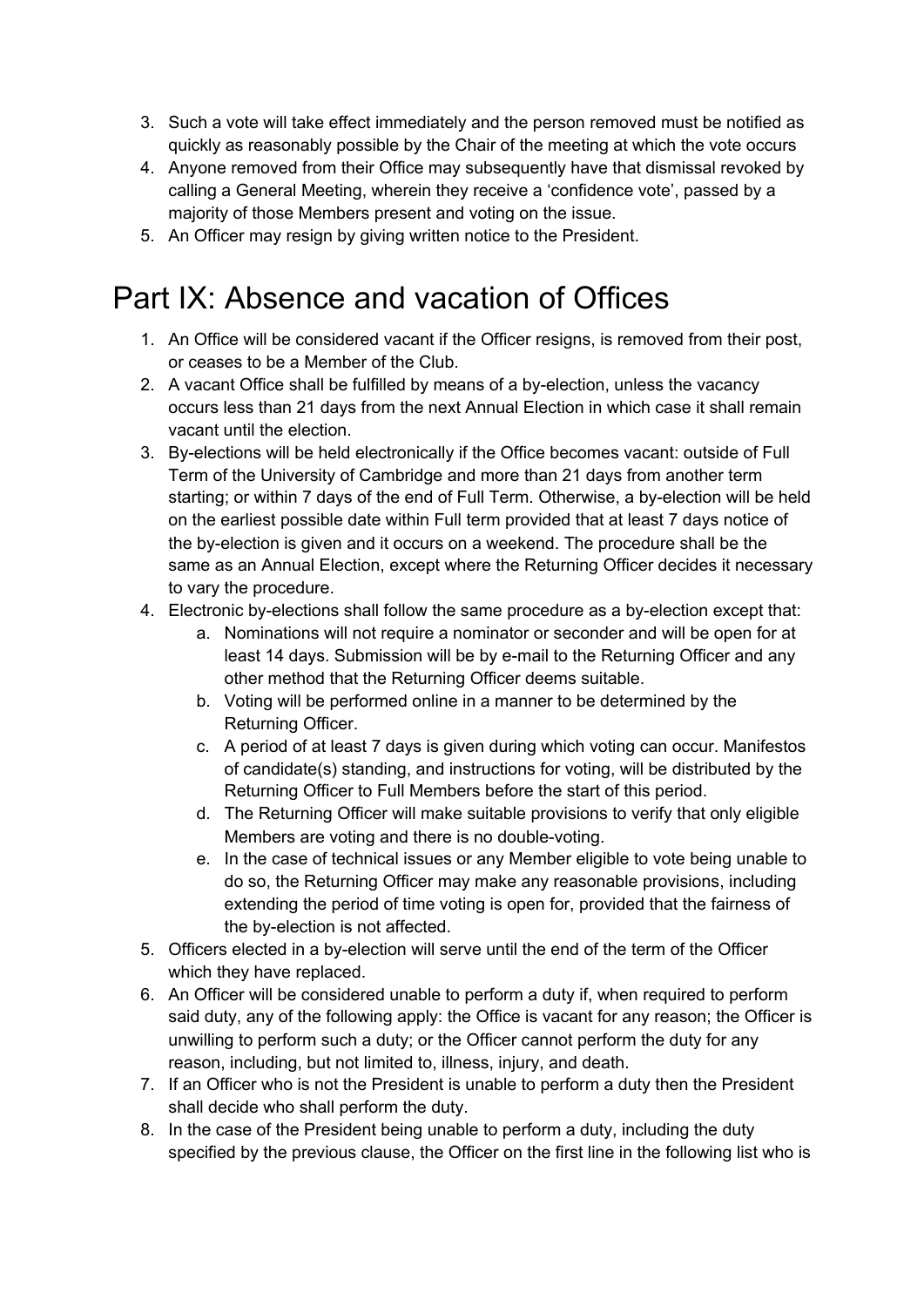able to fulfill the duty is required to fulfill it. In the case of multiple Officers on the same line being able to fulfill the duty, the eldest Officer shall be required to do so.

- a. The Men's Captain and Women's Captain,
- b. the Coxing Captain,
- c. the Secretary,
- d. the Treasurer,
- e. the Men's Vice-Captain and Women's Vice-Captain,
- f. the Fairbairns Secretary,
- g. the Men's Lower Boat Captain and Women's Lower Boat Captain,
- h. The Fundraising Officer,
- i. the Welfare Officer,
- j. the Webmaster,
- k. the Social Secretary/ies,
- l. the Boatperson,
- m. the Senior Treasurer.

# Part X: Conduct, grievances, and disciplinary procedures

- 1. Any member violating any of the rules or regulations of the Club or being judged guilty of unsatisfactory conduct may, by decision of the Committee, be suspended or expelled.
- 2. Any member so suspended or expelled may appeal to an independent Hearings Panel if such an appeal is approved by any three Officers.The panel may be drawn from the membership of the Club or from other clubs in the region. The panel will hear and receive evidence, reach a conclusion, affirm or reject the sanctions imposed as appropriate.
- 3. Any hearings panel must give a fair and independent hearing to the appellant within an appropriate timescale. Hearings must not contravene the Human Rights Act 1998 or any other policies of the Club and/or BR.
- 4. An individual or member with a complaint about treatment by the Club should set out their grievance, in the first instance to the President. The Club will seek to deal with complaints in a fair and timely manner, with reference to British Rowing's Guidelines on Grievance and Disciplinary Procedures in Rowing.

# Part XI: Equal opportunities and child protection policies

1. The Club is fully committed to the principles of equality of opportunity and is responsible for ensuring that no member, volunteer, employee or job applicant receives less favourable treatment on the grounds of age, gender, disability, race, ethnic origin, nationality, colour, parental or marital status, pregnancy, religious belief(s), social status, sexual orientation or political belief(s).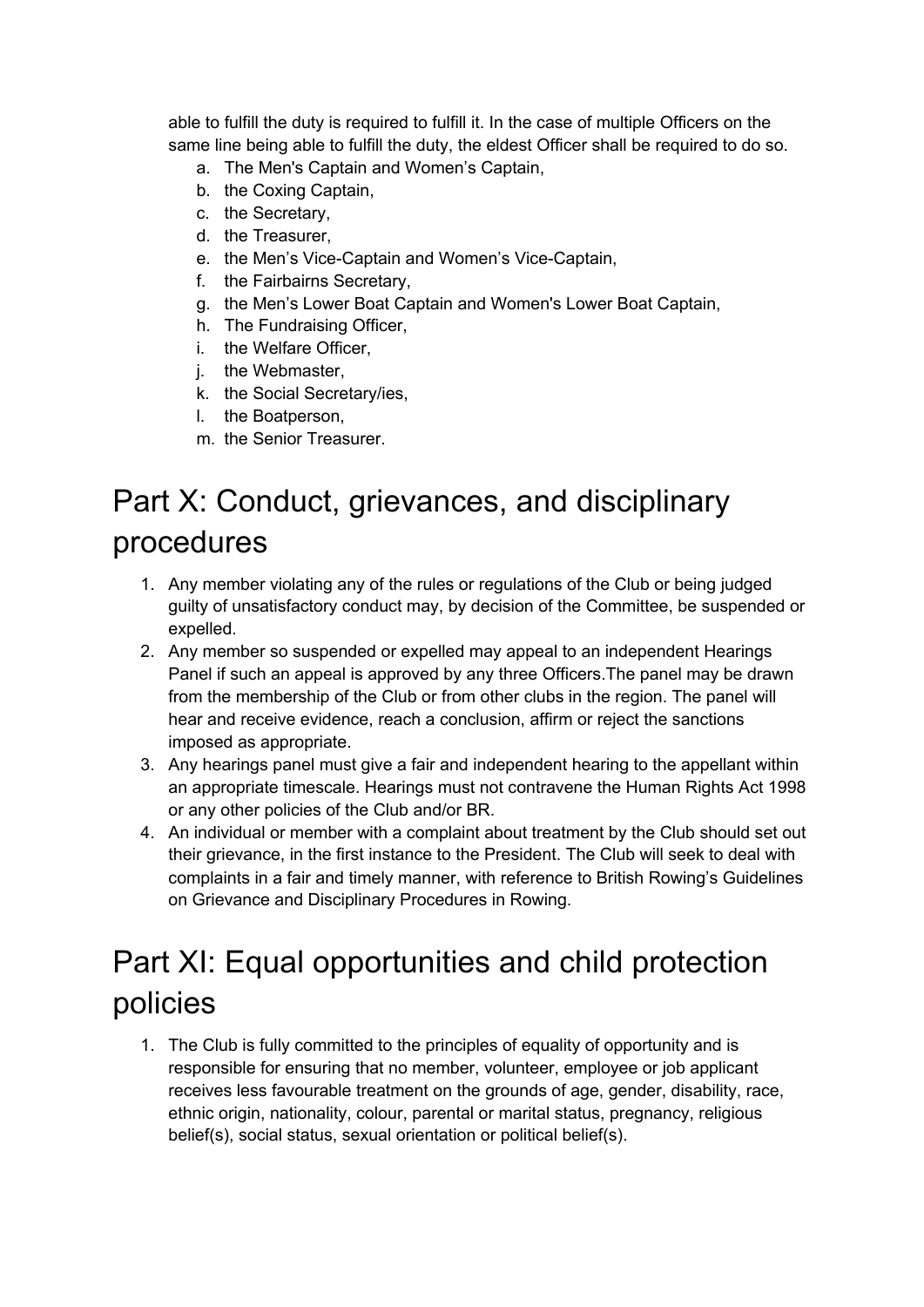2. The Club accepts the policy and procedures relating to Child Protection and the Protection of Adults at Risk as set out by BR, and requires all members to accept them as a condition of membership.

# Part XII: Finances

- 1. The Treasurer shall maintain a bank account for the Club.
- 2. All payments received by the Club shall be paid into this account unless the President and Treasurer both approve otherwise.
- 3. Payments may be made from this account with the approval of any two Senior Officers, one of whom is the Treasurer, and may be vetoed by a motion of the Committee. The Senior Treasurer may place additional restrictions on payments. In any case, payments must be to further the objectives of the Club.
- 4. Payments may be made from this account with the approval of: at least one Captain and the Treasurer, and may be vetoed by a motion of the Committee. In any case, payments must be to further the objectives of the Club.
- 5. In no circumstances can any profit be distributed to Members.
- 6. The Treasurer shall submit to the first Committee meeting of each academic year the income and expenditure from the most recently concluded financial year alongside an estimate of the same for the current year.
- 7. Financial or legal liability incurred in the rightful exercise of their office shall not be the personal liability of the Committee, but shall be the responsibility of the Club as a whole. The Committee should ensure that adequate and appropriate public or preferably civil liability insurance is in place to cover all the activities of the Club, its Committee, and Members.

# Part XIII: Constitutional amendments

- 1. This Constitution may be amended with immediate effect by a two-thirds majority vote of a Committee meeting or a General Meeting.
- 2. If an amendment is passed by the Committee, the Secretary shall notify Members of the Club within 24 hours.
- 3. If 10 or more Members of the Club object to an amendment passed by the Committee within one week of notification of the amendment, the amendment will be considered nullified immediately and a General Meeting of the Club shall be held. The amendment must receive a two-thirds majority at the General Meeting to be reinstated.
- 4. No amendment may be voted on by the Committee which is substantially the same as an amendment nullified under the previous clause within a year of the nullification.